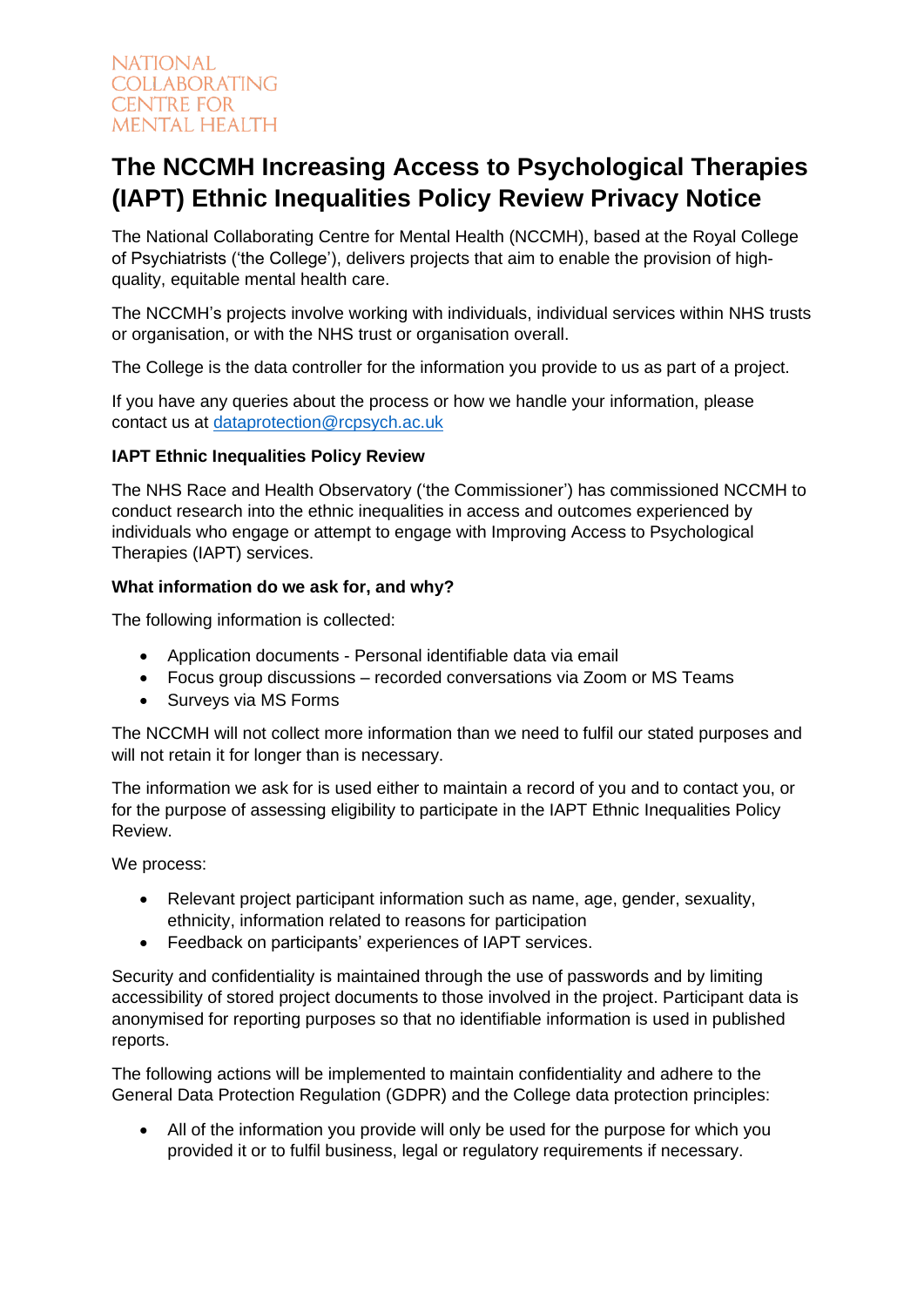- We will not share any of the information provided to us with any third parties for marketing purposes.
- All the data is accessible only to the NCCMH research team and data processors by approval.
- All data is held within restricted areas, is password protected and encrypted.
- We may publish anonymised data on our website and in appropriate scientific journals.
- We will use the staff contact details at the organisation provided to us at registration to contact you and in connection with ongoing relationship with the relevant project.

# **Application form**

- 1. Participants are invited to complete application form hosted on MS Forms, which contains personal data to participate in the focus groups
- 2. An encrypted database of participants and protected characteristics will be created from the applications to support research activities. This will be saved on a secure file location with limited staff access.
- 3. At the end of the project the application forms and database of participants will be destroyed.
- 4. There will be no paper or hard copy documents to store.

#### **Focus groups**

- 1. All participants outside of the NCCMH research team are required to adhere to a confidentiality agreement
- 2. Conversations will be recorded by the internal NCCMH research team.
- 3. Recordings will be stored securely and accessed only by members of the research team who will be transcribing the recording.
- 4. Recordings will be transcribed anonymously by the researchers and then the recording deleted.
- 5. The anonymous transcription will be saved in a secure location.
- 6. The findings will be thematically analysed by the project research team and shared as part of the final research report.

#### **Surveys**

- 1. Surveys will be sent out to participants using Microsoft Forms ensuring the responses are set to anonymous.
- 2. Anonymous surveys will be thematically analysed by the project research team and the findings shared as part of the final research report.

#### **How long is the information retained for?**

- All information containing personal identifiable information will be destroyed at the end of the project.
- All anonymised data will be retained in adherence to the timescales specified in the Commissioners' Record Retention Schedule.
- If you wish to learn more about this retention period, please contact us using the details below.